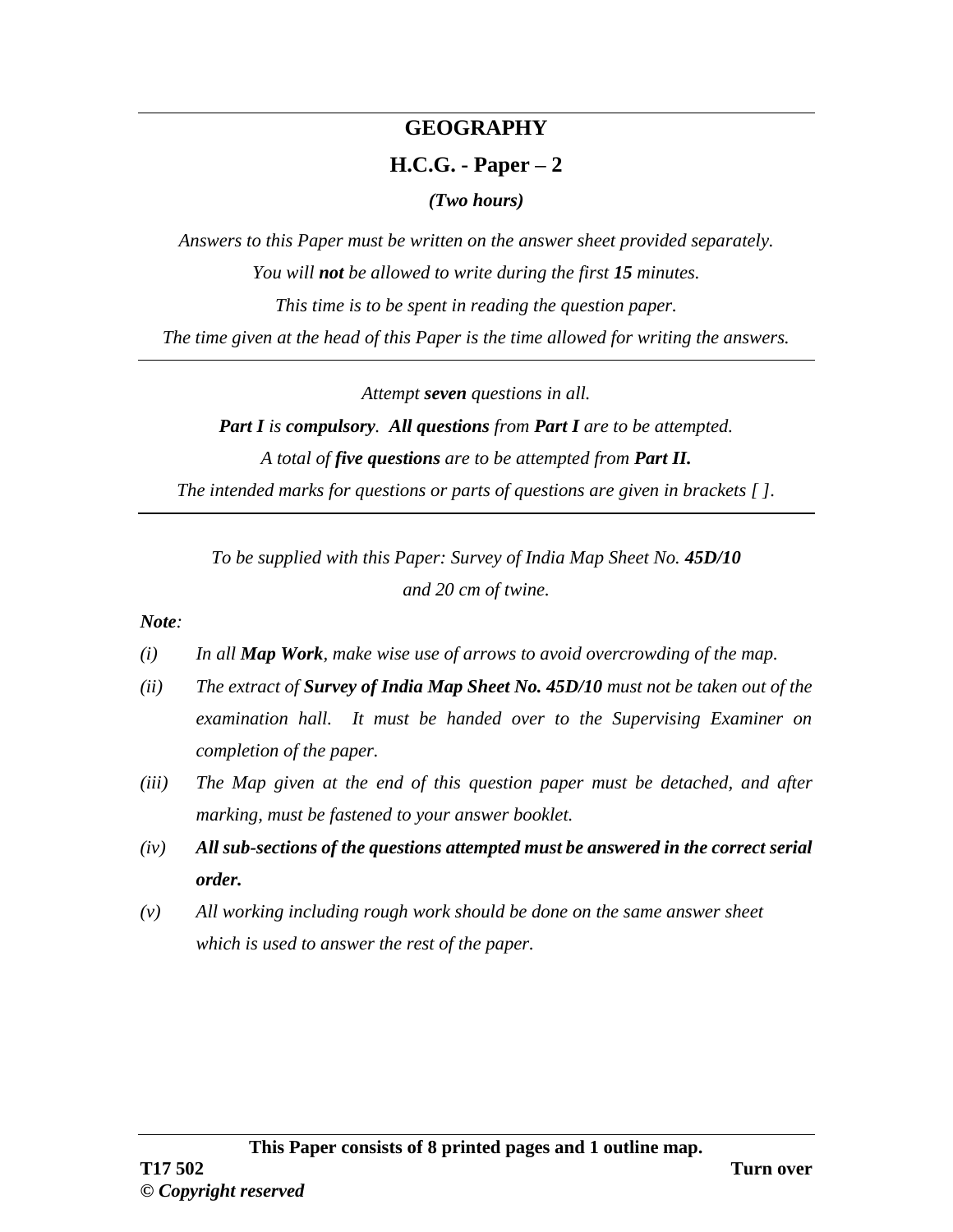### **PART I (30 Marks)**

#### *Attempt all questions from this Part*

### **Question 1**

Study the extract of the **Survey of India** Map sheet No. **45D/10** and answer the following questions:

| (a) | Give the <i>six figure grid reference</i> for:                                  | $[2]$ |
|-----|---------------------------------------------------------------------------------|-------|
|     | The highest point in this map extract.<br>(i)                                   |       |
|     | (ii) Surveyed tree north of Rampura Khera.                                      |       |
| (b) | On which bank of Sukli Nadi lies:                                               | $[2]$ |
|     | Butri<br>(i)                                                                    |       |
|     | (ii) Padrugarh                                                                  |       |
| (c) | Differentiate between the drainage pattern shown in grid square:                | $[2]$ |
|     | 0704<br>(i)                                                                     |       |
|     | (ii) 0705                                                                       |       |
| (d) | The region in this map extract receives seasonal rainfall. Give two reasons for | $[2]$ |
|     | your answer.                                                                    |       |
| (e) | Calculate the distance in km between settlement Bhatana and Makawal along       | $[2]$ |
|     | the cart track.                                                                 |       |
| (f) | State the Compass direction of the following:                                   | $[2]$ |
|     | Dattani from Marol.<br>(i)                                                      |       |
|     | (ii) Dhavli from Makawal.                                                       |       |
| (g) | Mention a social activity of people living in Marol.<br>(i)                     | $[2]$ |
|     | (ii) What is the main occupation of the people living in this region?           |       |
| (h) | What do you understand by:                                                      | $[2]$ |
|     | The black broken line in 0807<br>(i)                                            |       |
|     | (ii) The vertical black line close to Easting 10                                |       |
| (i) | What is the main source of water supply to Bhatana? Give a reason for your      | $[2]$ |
|     | answer                                                                          |       |
| (j) | (i) Name one natural feature in the grid square 0905.                           | $[2]$ |
|     | (ii) Identify one man made feature in the grid square 1003.                     |       |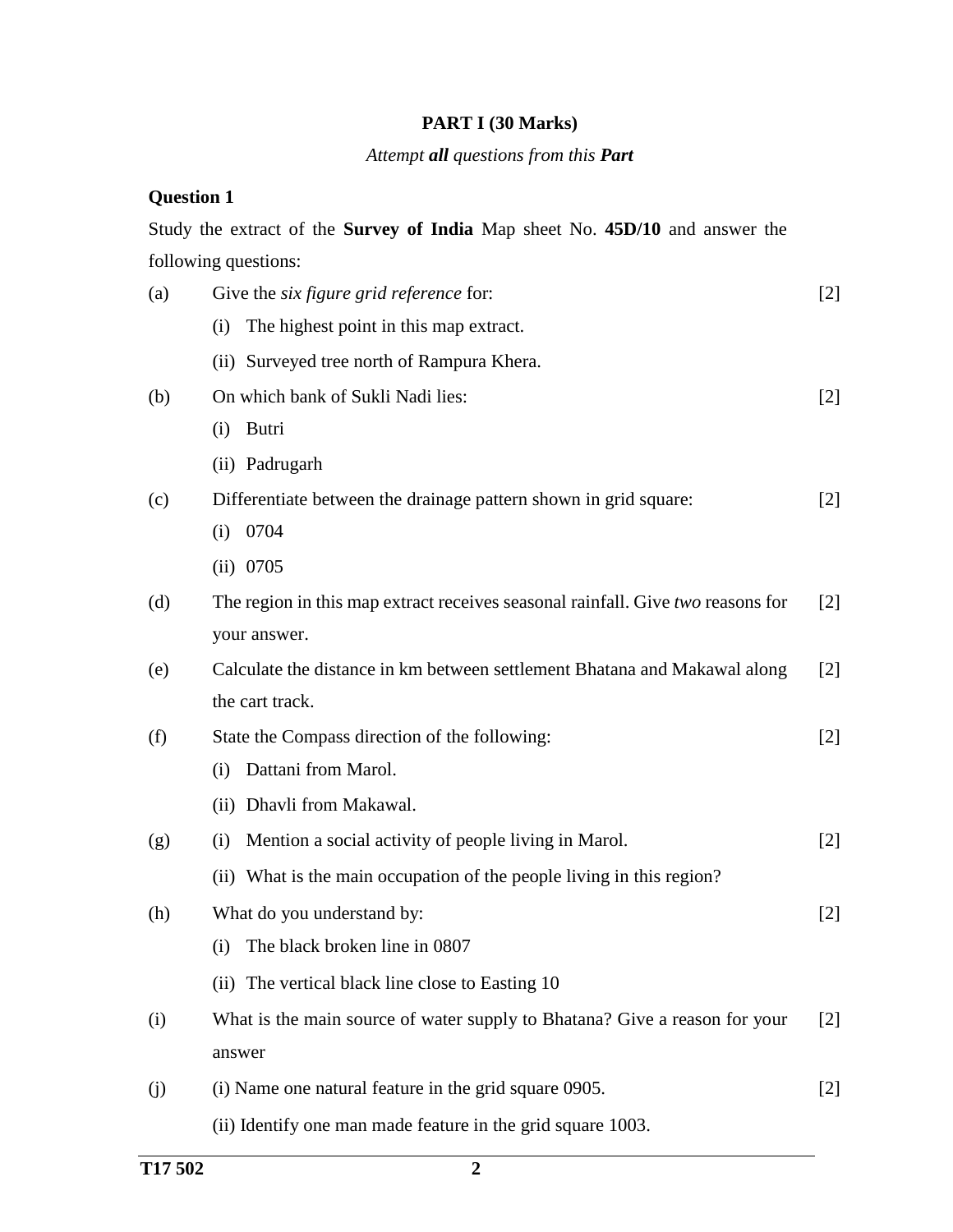On the outline map of India provided:

| (a) | Draw and name the <i>Tropic of Cancer</i> .                                         | $[1]$ |
|-----|-------------------------------------------------------------------------------------|-------|
| (b) | Label the river Godavari.                                                           | $[1]$ |
| (c) | Mark and name the Garo Hills.                                                       | $[1]$ |
| (d) | Mark C on the coal fields in <i>Jharia</i> .                                        | $[1]$ |
| (e) | Mark with an arrow and name the NE monsoon over the Bay of Bengal.                  | $[1]$ |
| (f) | Shade and name the <i>Gulf of Kutch</i> .                                           | $[1]$ |
| (g) | Shade and name the <i>coastal plain</i> that receives rainfall in October-November. | [1]   |
| (h) | Mark with a dot and name <i>Delhi</i> .                                             | $[1]$ |
| (i) | Shade a region with <i>Black Cotton Soil</i> .                                      | $[1]$ |
| (j) | Use an arrow to point at a <i>densely populated state in South India</i> .          | $[1]$ |

### **PART II (50 Marks)**

## *Attempt any five questions from this Part*

## **Question 3**

| (a) | Mention the four seasons that prevail in India stating the months for each. | $\lceil 2 \rceil$ |  |  |  |  |
|-----|-----------------------------------------------------------------------------|-------------------|--|--|--|--|
| (b) | State the <i>agricultural benefits</i> derived from:                        | $[2]$             |  |  |  |  |
|     | The Westerly Depressions in Punjab.<br>(1)                                  |                   |  |  |  |  |
|     | (ii) The Kalbaisakhi in Assam.                                              |                   |  |  |  |  |
| (c) | Give a <i>reason</i> for each of the following:                             |                   |  |  |  |  |
|     | Kolkata receives heavier rain than Lucknow.<br>(1)                          |                   |  |  |  |  |
|     | (ii) The Summer Monsoon winds blows over the Arabian Sea from the           |                   |  |  |  |  |
|     | SouthWest.                                                                  |                   |  |  |  |  |
|     |                                                                             |                   |  |  |  |  |

(iii) Thar is a desert.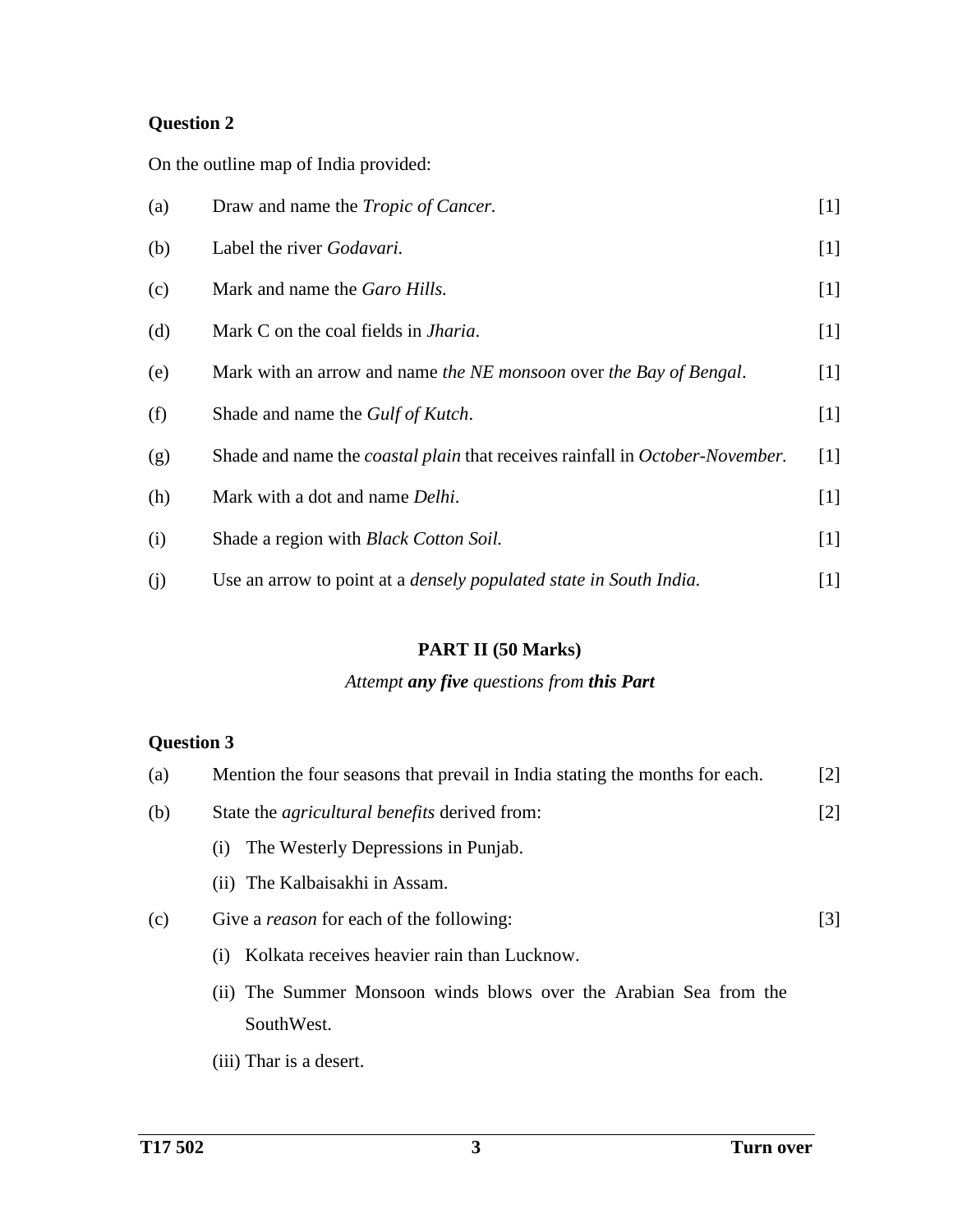| <b>Month</b>             | <b>JAN</b> | <b>FEB</b> | MAR   APR   MAY   JUN   JUL   AUG   SEP   OCT   NOV   DEC |      |      |      |      |      |      |      |      |      |
|--------------------------|------------|------------|-----------------------------------------------------------|------|------|------|------|------|------|------|------|------|
| Temp.<br>$\rm ^{\circ}C$ | 12.0       | 25.5       | 26.3                                                      | 27.1 | 30.0 | 36.2 | 36.0 | 35.9 | 30.3 | 28.4 | 21.0 | 16.6 |
| Rainfall<br>cm           | 1.5        | 0.1        | 0.0                                                       | 1.4  | 1.1  | 21.0 | 25.3 | 27.2 | 24.0 | 9.4  | 1.5  | 0.4  |

(d) Study the climatic data given below and answer the questions that follow: [3]

(i) What is the annual range temperature of the station?

(ii) What is the total annual rainfall experienced by the station?

(iii) Why would it be correct to presume that the station lies in the interior and not on the coast?

#### **Question 4**

| (a) | Mention two differences between Alluvial Soil and Black Cotton Soil.       | $[2]$             |
|-----|----------------------------------------------------------------------------|-------------------|
| (b) | Name an area in India in which each of the following processes take place: | $\lceil 2 \rceil$ |
|     | Sheet erosion<br>(i)                                                       |                   |
|     | (ii) Gully erosion                                                         |                   |
| (c) | What is soil conservation? State a method of soil conservation in the:     | $\lceil 3 \rceil$ |
|     | Arid and Semi-Arid region.<br>(i)                                          |                   |
|     | (ii) river valleys prone to flood.                                         |                   |
| (d) | Name the soil which:                                                       | $[3]$             |
|     | is good for cultivation of sugarcane.<br>(i)                               |                   |
|     | (ii) is acidic in nature.                                                  |                   |
|     | (iii) occurs exsitu.                                                       |                   |
|     | <b>Question 5</b>                                                          |                   |
| (a) | How do trees in the Tropical desert forests adapt themselves to the dry    | $\lceil 2 \rceil$ |
|     | climate?                                                                   |                   |
| (b) | Name the tree as per its characteristics given below:                      | $[2]$             |
|     | The wood is hard and suitable for ship building.<br>(i)                    |                   |
|     | The stilt roots are underwater during high tide.<br>(ii)                   |                   |
|     |                                                                            |                   |

(c) Explain why the forest cover in India is shrinking? [3]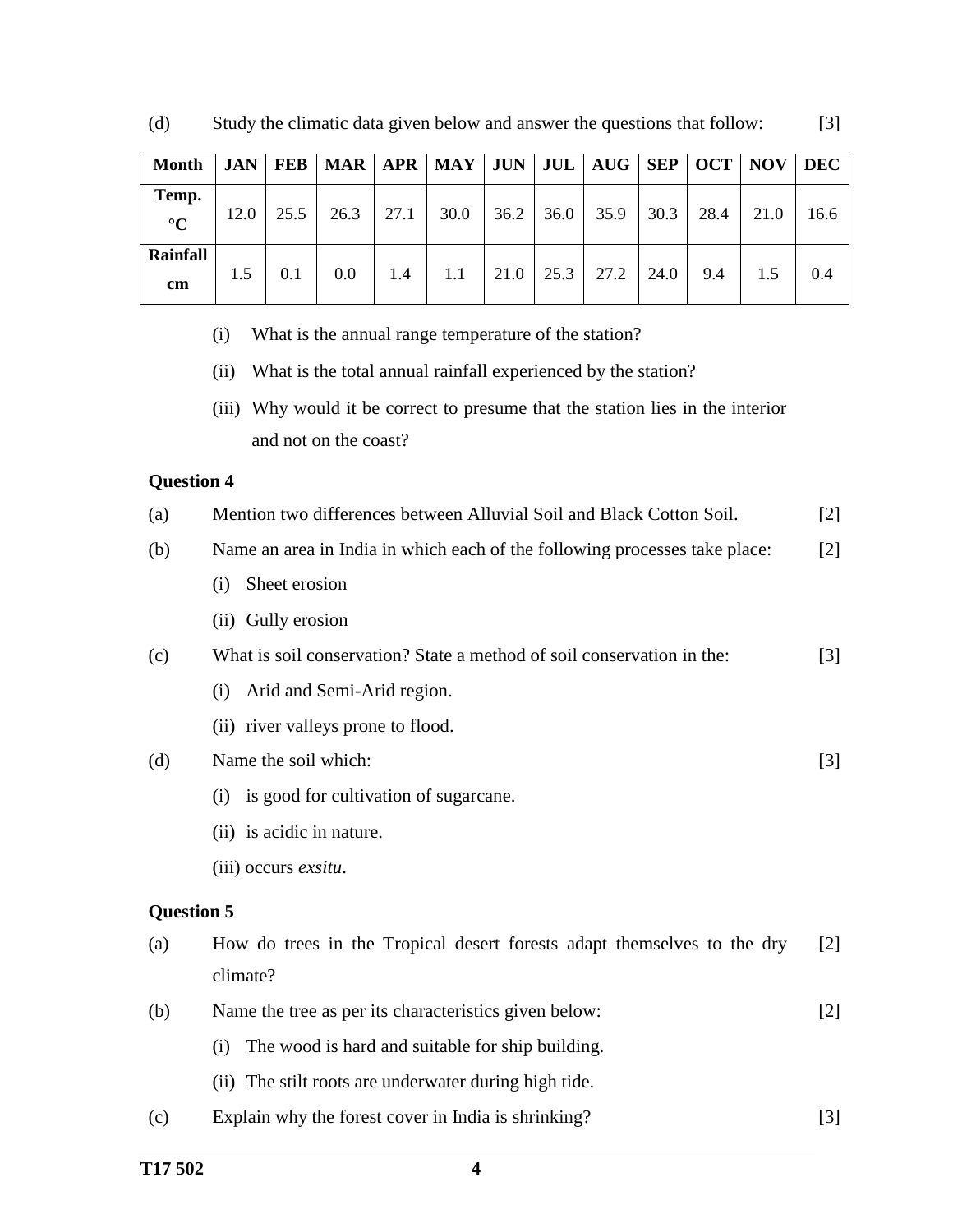| (d)               | Name the natural vegetation found in the following regions:<br>$[3]$ |                                                                          |       |  |  |  |  |
|-------------------|----------------------------------------------------------------------|--------------------------------------------------------------------------|-------|--|--|--|--|
|                   | (i)                                                                  | The western slopes of the Western Ghats.                                 |       |  |  |  |  |
|                   |                                                                      | (ii) The Nilgiris.                                                       |       |  |  |  |  |
|                   |                                                                      | (iii) Western Rajasthan.                                                 |       |  |  |  |  |
| <b>Question 6</b> |                                                                      |                                                                          |       |  |  |  |  |
| (a)               |                                                                      | Give a reason for the significance of irrigation in:                     | $[2]$ |  |  |  |  |
|                   | (i)                                                                  | Punjab.                                                                  |       |  |  |  |  |
|                   |                                                                      | (ii) Rajasthan.                                                          |       |  |  |  |  |
| (b)               |                                                                      | Name a state where:                                                      | $[2]$ |  |  |  |  |
|                   | (i)                                                                  | Tube wells are common.                                                   |       |  |  |  |  |
|                   |                                                                      | (ii) Tank irrigation is popular.                                         |       |  |  |  |  |
| (c)               |                                                                      | Give one Geographical reason for each of the following:                  | $[3]$ |  |  |  |  |
|                   | (i)                                                                  | Sprinkler irrigation is practised in arid and semi-arid regions.         |       |  |  |  |  |
|                   |                                                                      | (ii) A tube well should be installed in a fertile and productive region. |       |  |  |  |  |
|                   |                                                                      | (iii) Canal irrigation is more suitable in the Northern Plains.          |       |  |  |  |  |

(d) Study the diagram below and answer the questions that follow: [3]



- (i) Name the activity shown in the diagram.
- (ii) Give two objectives of the activity named in (d) (i).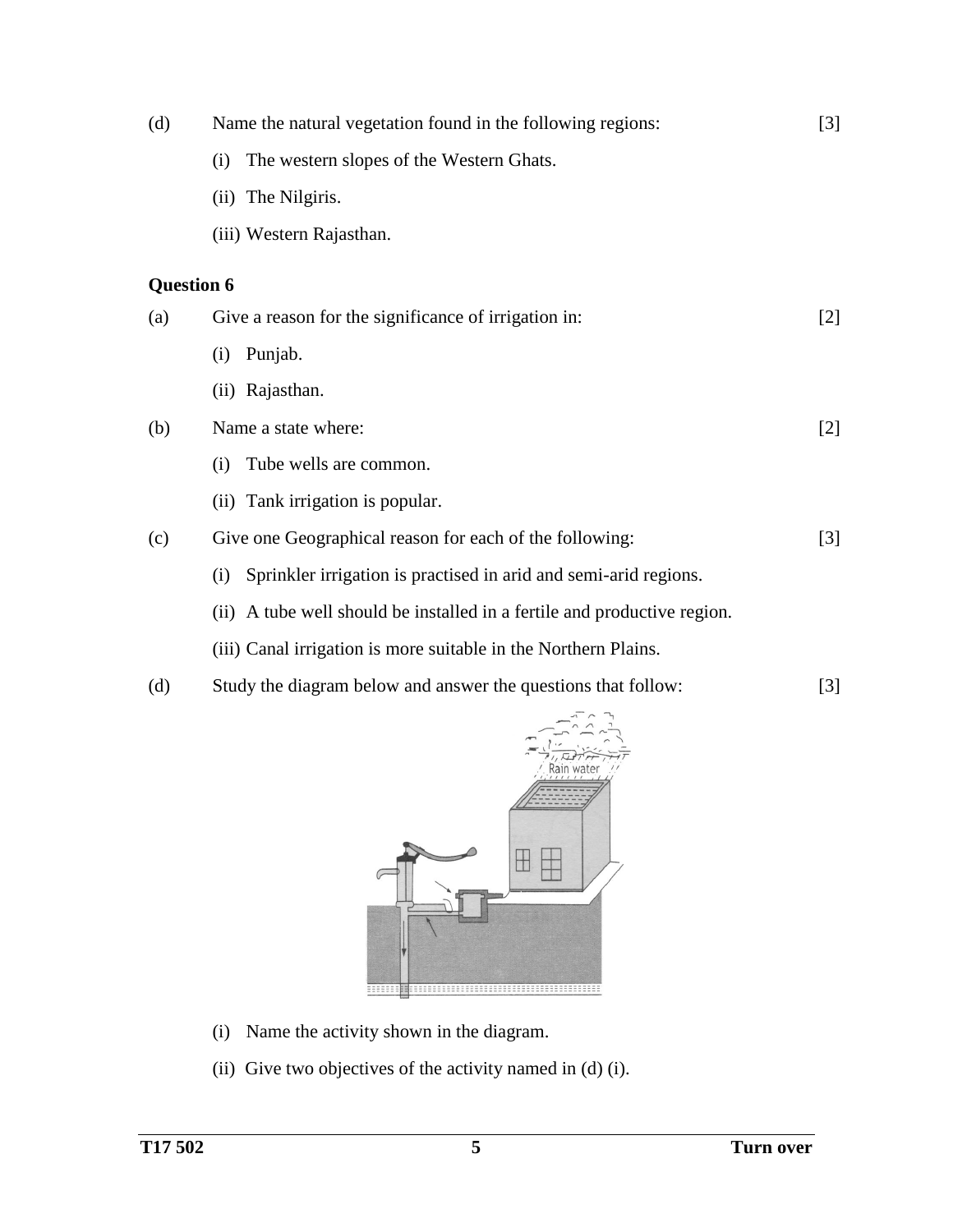| (a) | Give the names of four important types of iron ore found in India.   | $[2]$             |
|-----|----------------------------------------------------------------------|-------------------|
| (b) | Name the following:                                                  | $[2]$             |
|     | An offshore oil field in the Gulf of Cambay.<br>$\left( 1 \right)$   |                   |
|     | (ii) An oil refinery in Bihar.                                       |                   |
| (c) | Name the state that produces the largest amount of limestone.<br>(i) | $\lceil 3 \rceil$ |
|     | (ii) State two uses of limestone.                                    |                   |
| (d) | State an important industrial use of:                                | $\lceil 3 \rceil$ |
|     | Manganese<br>$\left( 1 \right)$                                      |                   |
|     | $(ii)$ Coal                                                          |                   |

(iii) Aluminium

# **Question 8**

| (a) | What is Mixed farming? Mention <i>any one</i> benefit of Mixed farming.               | $[2]$             |  |  |  |  |  |
|-----|---------------------------------------------------------------------------------------|-------------------|--|--|--|--|--|
| (b) | Give the Geographical requirements for the cultivation of Sugarcane.                  | $\lceil 2 \rceil$ |  |  |  |  |  |
| (c) | Explain the following terms and name the crop with which each is associated:<br>$[3]$ |                   |  |  |  |  |  |
|     | Retting<br>$\left( 1\right)$                                                          |                   |  |  |  |  |  |
|     | (ii) Ratooning                                                                        |                   |  |  |  |  |  |
|     | (iii) Ginning                                                                         |                   |  |  |  |  |  |
| (d) | Give geographical reasons for the following:                                          | $[3]$             |  |  |  |  |  |
|     | Regular pruning is essential for tea bushes.<br>(i)                                   |                   |  |  |  |  |  |
|     | (ii) Coffee beans are roasted.                                                        |                   |  |  |  |  |  |
|     | (iii) Millets are known as dry crops.                                                 |                   |  |  |  |  |  |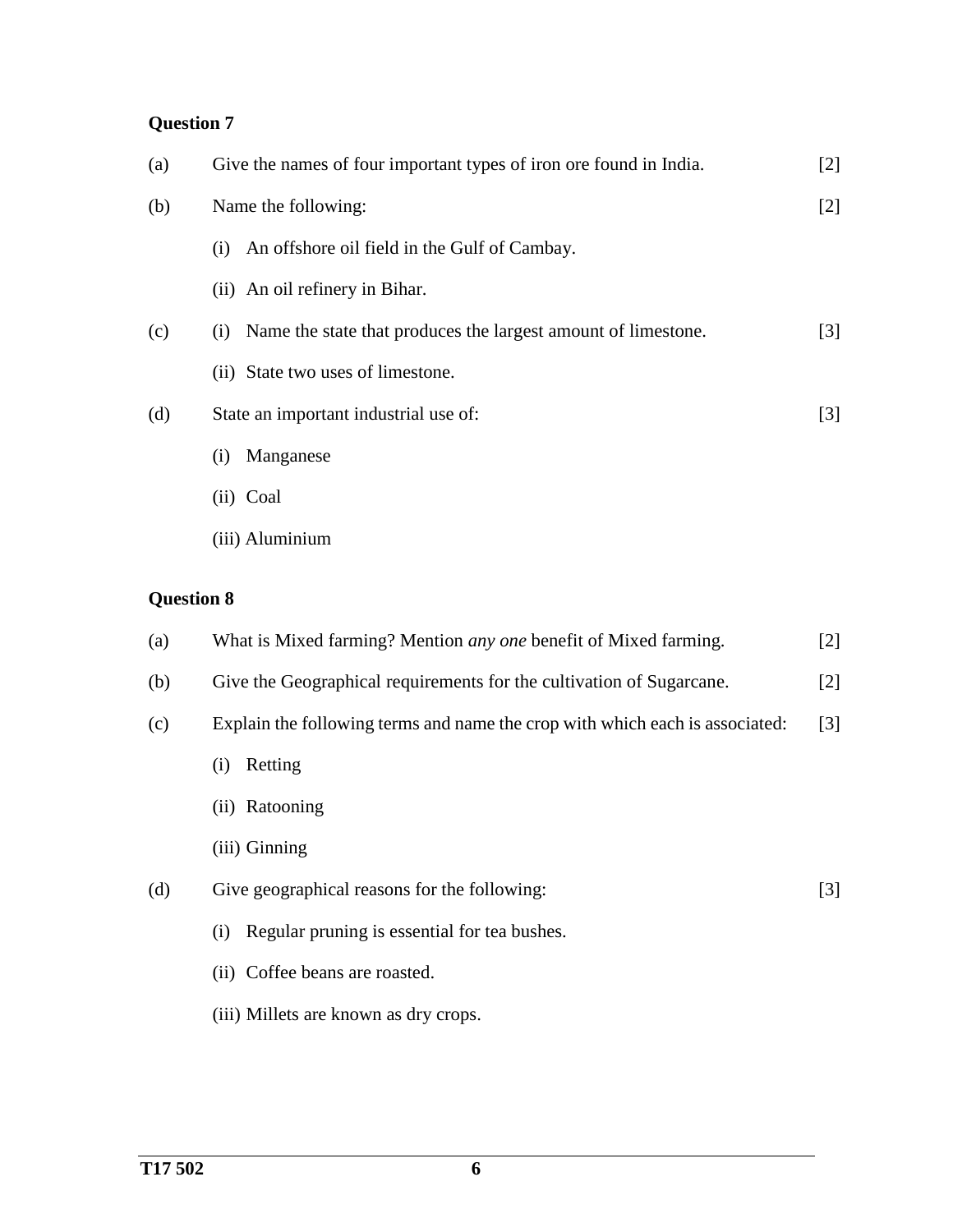- (a) Differentiate between Mineral-based Industry and Agro-based industry giving one example for each. [2]
- (b) *'Though Uttar Pradesh has the largest number of sugar mills yet Maharashtra is the largest producer of sugar.'* Give any two reasonsto justify the statement. [2]
- (c) Give the *geographic term* for each of the following: [3]
	- (i) Non-mulberry silk produced in Madhya Pradesh.
	- (ii) Rejected cane after crushing.
	- (iii) The rearing of silk worms to obtain silk.
- (d) With reference to the cotton textile industry answer the following questions: [3]
	- (i) Give two reasons why Mumbai is an important cotton textile industry.
	- (ii) Mention two more important centres of cotton textile industry in India.

#### **Question 10**

- (a) 'The Iron and Steel industry constitutes the backbone of modern industrial economy.' Give two reasons to justify the statement. [2]
- (b) (i) Name an Iron and Steel Industry set up in Orissa with the help of a famous German firm. [2]
	- (ii) From where does the industry named in b (i) get its iron ore and manganese?
- (c) Name a manufacturing centre for each of the following industries: [3]
	- (i) Aircraft
	- (ii) HMT
	- (iii) Railway coaches
- (d) Name two products each of the following industries: [3]
	- (i) petrochemical industry.
	- (ii) heavy engineering industry.
	- (iii) electronic industry.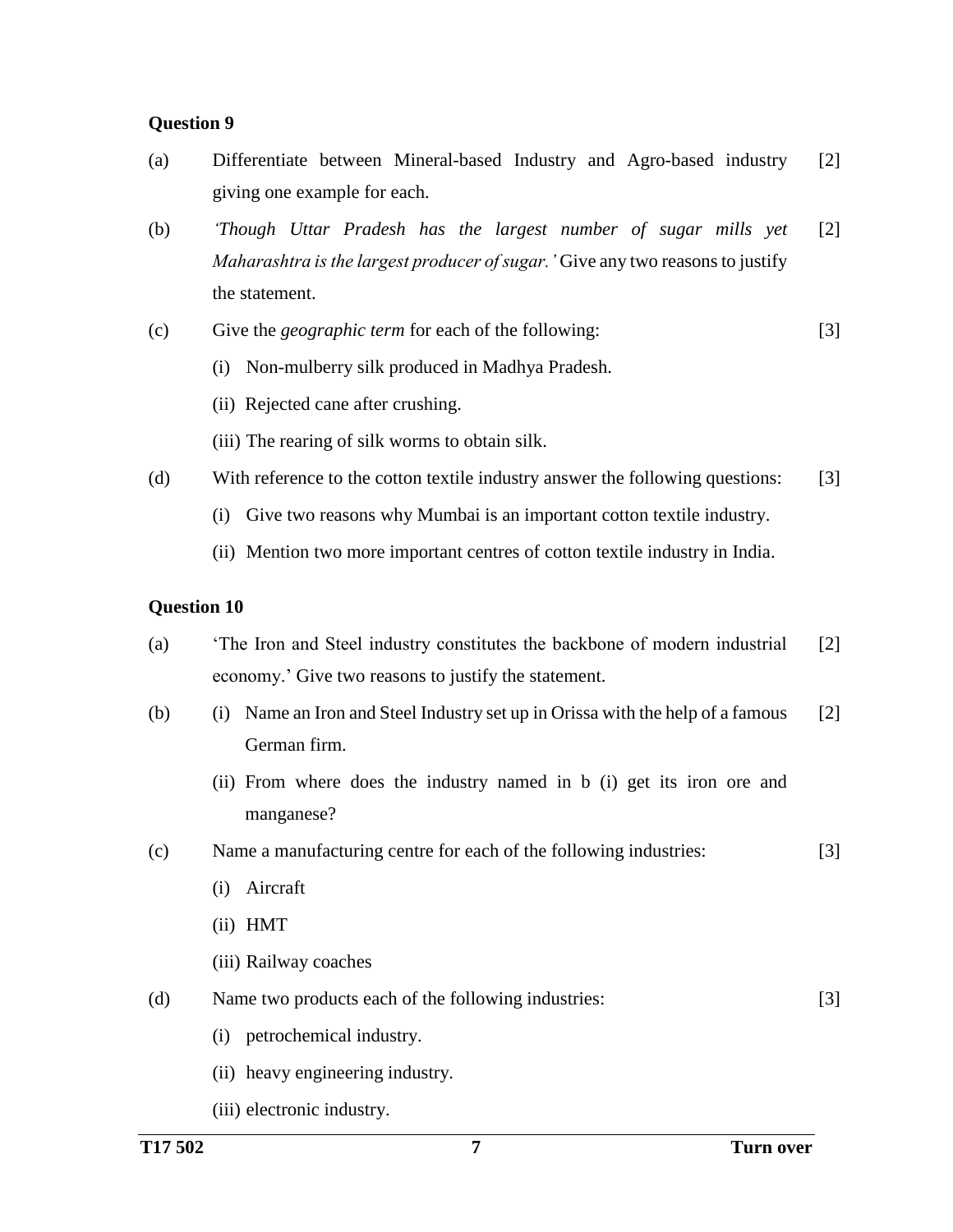| (a) | Mention two reasons why more people use railways rather than airways.                     | [2]               |
|-----|-------------------------------------------------------------------------------------------|-------------------|
| (b) | Why is inland waterways declining in its importance? Give two reasons for<br>your answer. | $\lceil 2 \rceil$ |
| (c) | What do you mean by the following:                                                        | [3]               |
|     | Sewage.<br>(1)                                                                            |                   |

- (ii) Eutrophication.
- (iii) Recycling.
- (d) 'Methane is an air pollutant that causes Green House effect.' Name three sources of this gas. [3]